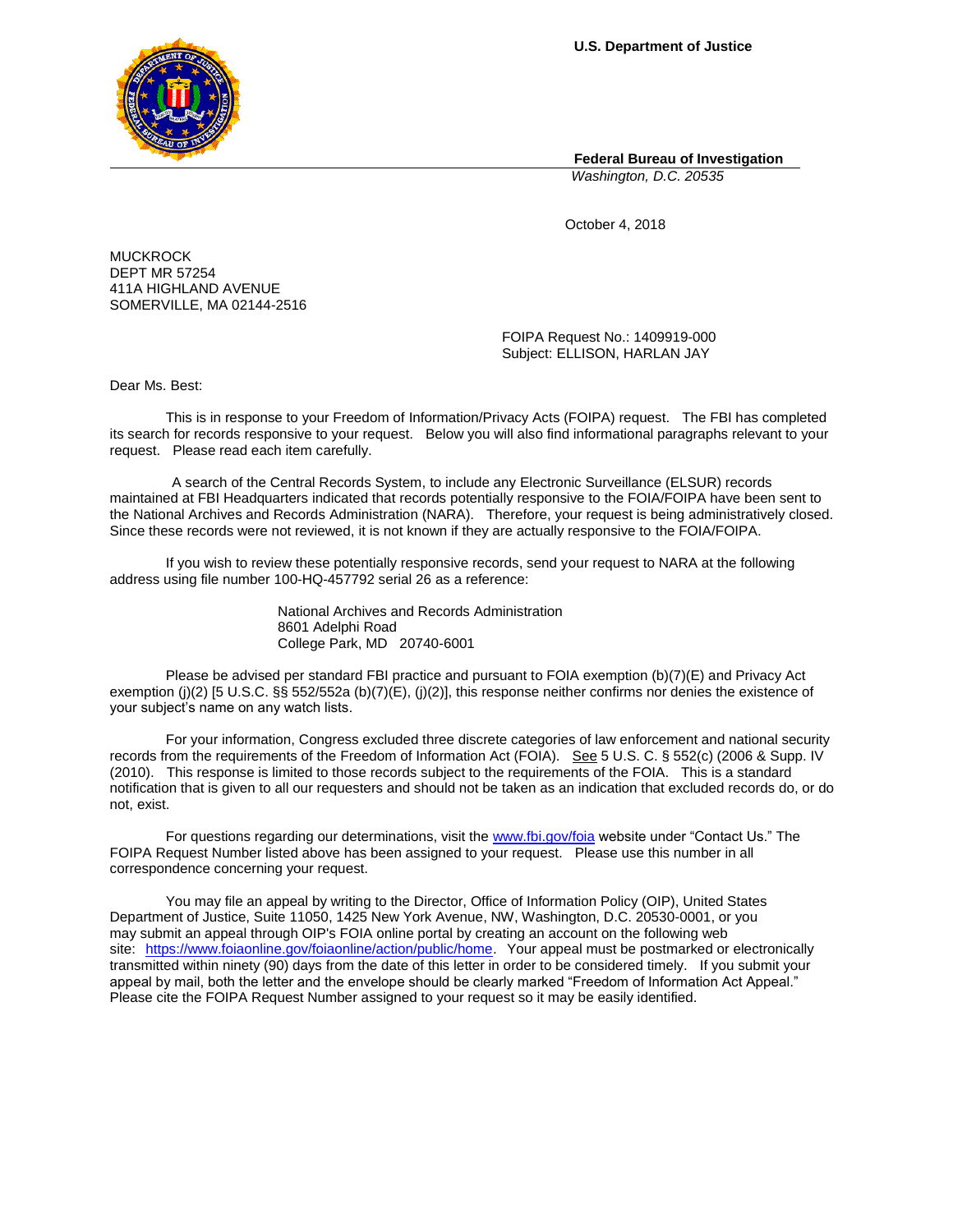You may seek dispute resolution services by contacting the Office of Government Information Services (OGIS) at 877-684-6448, or by emailing [ogis@nara.gov.](mailto:ogis@nara.gov) Alternatively, you may contact the FBI's FOIA Public Liaison by emailin[g foipaquestions@fbi.gov.](mailto:foipaquestions@ic.fbi.gov) If you submit your dispute resolution correspondence by email, the subject heading should clearly state "Dispute Resolution Services." Please also cite the FOIPA Request Number assigned to your request so it may be easily identified.

Enclosed for your information is a copy of the FBI Fact Sheet and Explanation of Exemptions.

Sincerely,

David M. Hardy Section Chief, Record/Information Dissemination Section Information Management Division

Enclosure(s)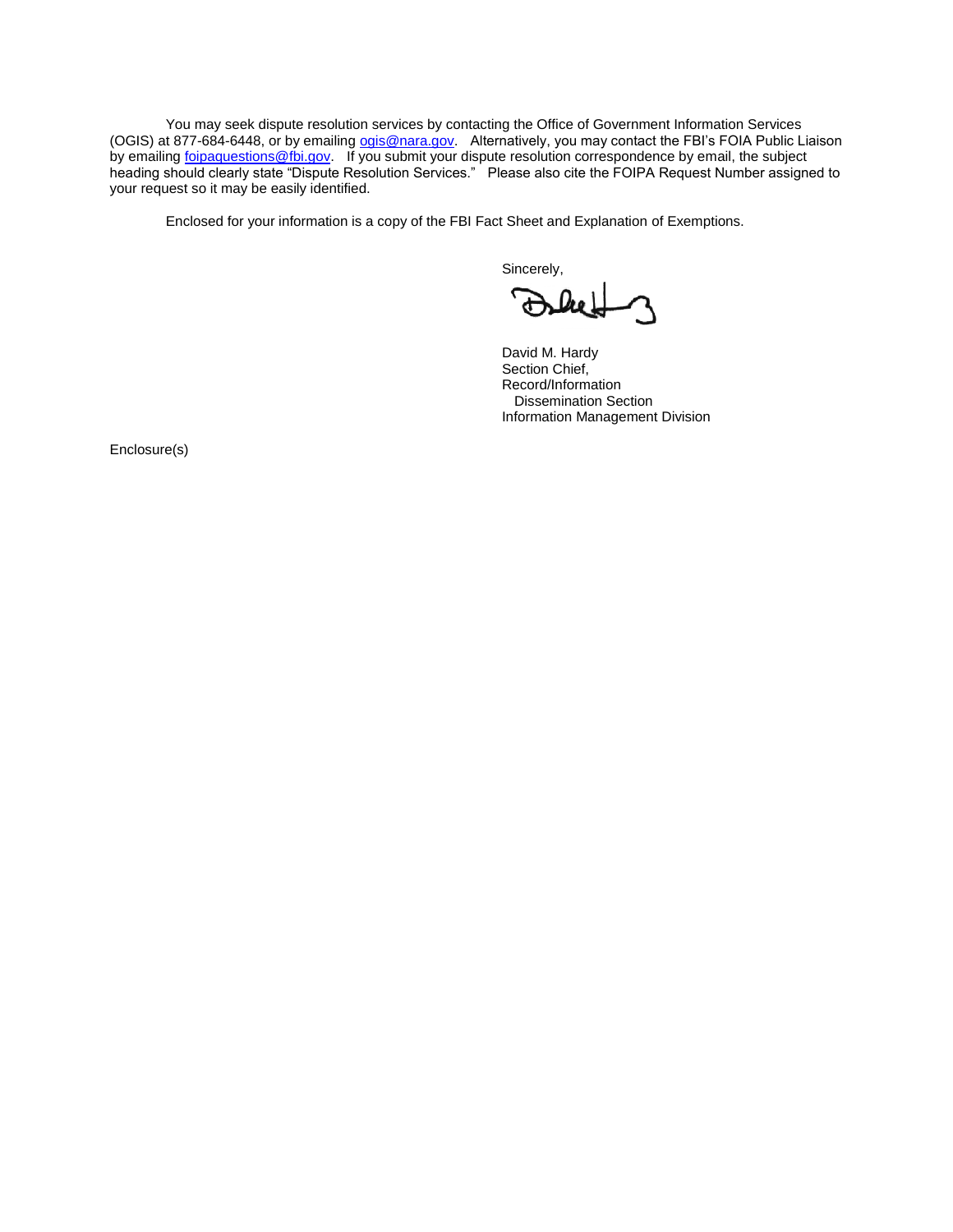

# FBI FACT SHEET

- **The primary functions of the FBI are national security and law enforcement.**
- **The FBI does not keep a file on every citizen of the United States.**
- **The FBI was not established until 1908 and we have very few records prior to the 1920s.**
- **FBI files generally contain reports** of FBI investigations of a wide range of matters, including counterterrorism, counter-intelligence, cyber-crime, public corruption, civil rights, organized crime, white collar crime, major thefts, violent crime, and applicants.
- **The FBI does not issue clearances or deny clearances for anyone other than its own personnel or persons having access to FBI facilities.** Background investigations for security clearances are conducted by many different Government agencies. Persons who received a clearance while in the military or employed with some other government agency should contact that entity. Most government agencies have websites which are accessible on the internet which have their contact information.
- **An identity history summary check or "rap sheet" is NOT the same as an "FBI file."** It is a listing of information taken from fingerprint cards and related documents submitted to the FBI in connection with arrests, federal employment, naturalization or military service. The subject of a "rap sheet" may obtain a copy by submitting a written request to FBI CJIS Division – Summary Request, 1000 Custer Hollow Road, Clarksburg, WV 26306. Along with a specific written request, the individual must submit a new full set of his/her fingerprints in order to locate the record, establish positive identification, and ensure that an individual's records are not disseminated to an unauthorized person. The fingerprint submission must include the subject's name, date and place of birth. There is a required fee of \$18 for this service, which must be submitted by money order or certified check made payable to the Treasury of the United States. A credit card payment option is also available. Forms for this option and additional directions may be obtained by accessing the FBI Web site at www.fbi.gov/about-us/cjis/identity-history-summary-checks.
- **The National Name Check Program (NNCP)** conducts a search of the FBI's Universal Index (UNI) to identify any information contained in FBI records that may be associated with an individual and provides the results of that search to a requesting federal, state or local agency. Names are searched in a multitude of combinations and phonetic spellings to ensure all records are located. The NNCP also searches for both "main" and "cross reference" files. A main file is an entry that carries the name corresponding to the subject of a file, while a cross reference is merely a mention of an individual contained in a file. A search of this magnitude can result in several "hits" on an individual. In each instance where UNI has identified a name variation or reference, information must be reviewed to determine if it is applicable to the individual in question.
- **The Record/Information Dissemination Section (RIDS)** searches for records and provides copies of FBI documents responsive to Freedom of Information or Privacy Act (FOIPA) requests for information. RIDS provides responsive documents to requesters seeking "reasonably described information." For a FOIPA search, the subject's name, event, activity, or business is searched to determine whether there is an associated investigative file. This is called a "main file search" and differs from the **NNCP** search.

# **FOR GENERAL INFORMATION ABOUT THE FBI, VISIT OUR WEBSITE AT www.fbi.gov**